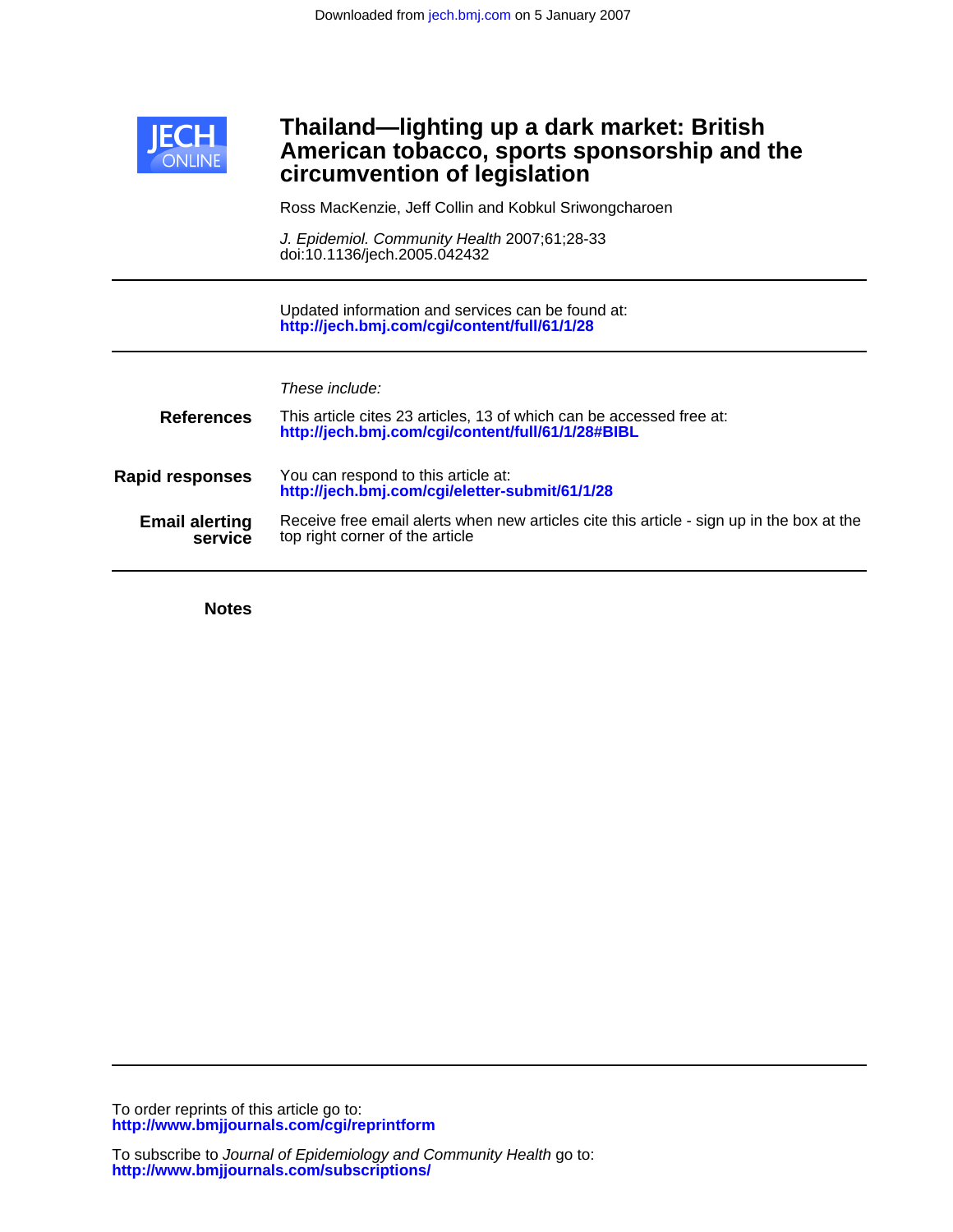## EVIDENCE BASED PUBLIC HEALTH POLICY AND PRACTICE

# Thailand—lighting up a dark market: British American tobacco, sports sponsorship and the circumvention of legislation

### Ross MacKenzie, Jeff Collin, Kobkul Sriwongcharoen

............................................................... ............................................................... .....

J Epidemiol Community Health 2007;61:28–33. doi: 10.1136/jech.2005.042432

Objective: To examine how British American Tobacco (BAT) used sports sponsorship to circumvent restrictions on tobacco promotion in Thailand, both a key emerging market and a world leader in tobacco control. Method: Analysis of previously confidential BAT company documents.

Results: Since its inception in 1987, BAT's sports sponsorship programme in Thailand has been politically sensitive and legally ambiguous. Given Thailand's ban on imported cigarettes, early events provided promotional support to smuggled brands. BAT's funding of local badminton, snooker, football and cricket tournaments generated substantial media coverage for its brands. After the General Agreement on Trade and Tariffs decision that obliged Thailand to open its cigarette market to imports, Thailand's 1992 tobacco control legislation established one of the world's most restrictive marketing environments. BAT's sponsorship strategy shifted to rallying and motorbike racing, using broadcasts of regional competitions to undermine national regulations. BAT sought to dominate individual sports and to shape media coverage to maximise brand awareness. An adversarial approach was adopted, testing the limits of legality and requiring active enforcement to secure compliance with legislation.

Conclusions: The documents show the opportunities offered by sports sponsorship to tobacco companies amid increasing advertising restrictions. Before the 1992 tobacco control legislation, sponsored events in Thailand promoted international brands by combining global and local imagery. The subsequent strategy of ''regionalisation as defensibility'' reflected the capacity of international sport to transcend domestic restrictions. These transnational effects may be effectively dealt with via the Framework Convention on Tobacco Control, but will require the negotiation of a specific protocol.

See end of article for authors' affiliations ........................

Correspondence to: Mr Ross MacKenzie, London School of Hygiene and Tropical Medicine, Keppel Street, London WC1E 7HT, UK; ross.mackenzie@ lshtm.ac.uk

Accepted 26 May 2006 ........................

From a global health perspective, Thailand represents a<br>critical case study for the future progress of tobacco<br>corporations (TTCs) as a potential growth market, leading to rom a global health perspective, Thailand represents a critical case study for the future progress of tobacco control. Thailand was targeted by transnational tobacco pressure from the United States Trade Representative that resulted in its longstanding ban on cigarette imports being overturned in 1990. $12$  The country assumed broader significance to TTCs after the 1992 enactment of tobacco control legislation that is among the world's strongest legislations.<sup>34</sup> A principal component of the legislative package was a comprehensive ban on advertising, which made Thailand one of the world's ''dark markets''—a British American Tobacco (BAT) euphemism for restricted advertising environments, which company personnel have also applied to Canada and Australia.<sup>5 6</sup> Fearing Thailand's emergence as a regional model of tobacco control, TTCs have undertaken diverse measures to undermine such legislation, $47-11$  within which an extensive sponsorship programme has been particularly noteworthy. Sponsorship builds and communicates an association between an event and the sponsoring brand or company.12 13 It is a ''long term communication discipline which builds brand awareness and image driven … primarily through media coverage and electronic transmission'', that assumes a critical role in the context of advertising restrictions.<sup>14 15</sup>

Described as ''today's leading vector for the spread of lung cancer'',17 tobacco sponsorship has encompassed popular music concerts, opera, firework displays, fashion shows and jazz, film and comedy festivals.<sup>18</sup> As with other manufacturers, however, the tobacco industry's most important sponsorship relationship has been with sport.<sup>19</sup> This serves to links cigarettes with athleticism, competition and excitement, while providing

www.jech.com

visible association with role models. Although such ostensibly male attributes might suggest that sports sponsorships have primarily been targeted at men, they have also been shown to raise brand awareness among children of both sexes and create invaluable lobbying opportunities.<sup>20-23</sup> The enduring association with motor sports has been particularly valuable, $24-28$  circumventing media advertising bans via prominent "branding"<sup>29 30</sup> (the identification of a product through use of names or symbols), and raising the profile of TTCs among the youth<sup>31 32</sup> and in developing countries.<sup>24 33-36</sup>

Although Thailand's legislative achievements<sup>4</sup> and success in obtaining comparatively low smoking prevalence rates<sup>37</sup> in regional terms (estimated at 39.3% for men and 2.4% for women in 2001<sup>37</sup>) have been rightly lauded, there is substantial cause for concern. Tobacco-attributable disease remains a crucial health problem that causes approximately 42 000 deaths in Thailand each year.<sup>38</sup> Cigarette sales in Thailand rose by 11% during fiscal year 2002–3, with market analysts recently predicting average year-on-year growth of almost 6%.<sup>39</sup> The continuing expansion of foreign cigarette sales is central to such predicted growth, building on a rising market share from 0.6% in 1991 to 3.3% in 1995 to 15.4% in 1999, with recent industry estimates of 17%<sup>40</sup> and 20%.<sup>41</sup> Given the contribution of aggressive advertising and promotion to increased cigarette consumption in markets after liberalisation, $1^{42}$ <sup>43</sup> it is particularly important to examine the capacity of 

Abbreviations: BAT, British American Tobacco; FCTC, Framework Convention on Tobacco Control; STI, Subaru Tecnica International; SWRT, Subaru World Rally Team; TPCA, Tobacco Products Control Act; TTCs, transnational tobacco corporations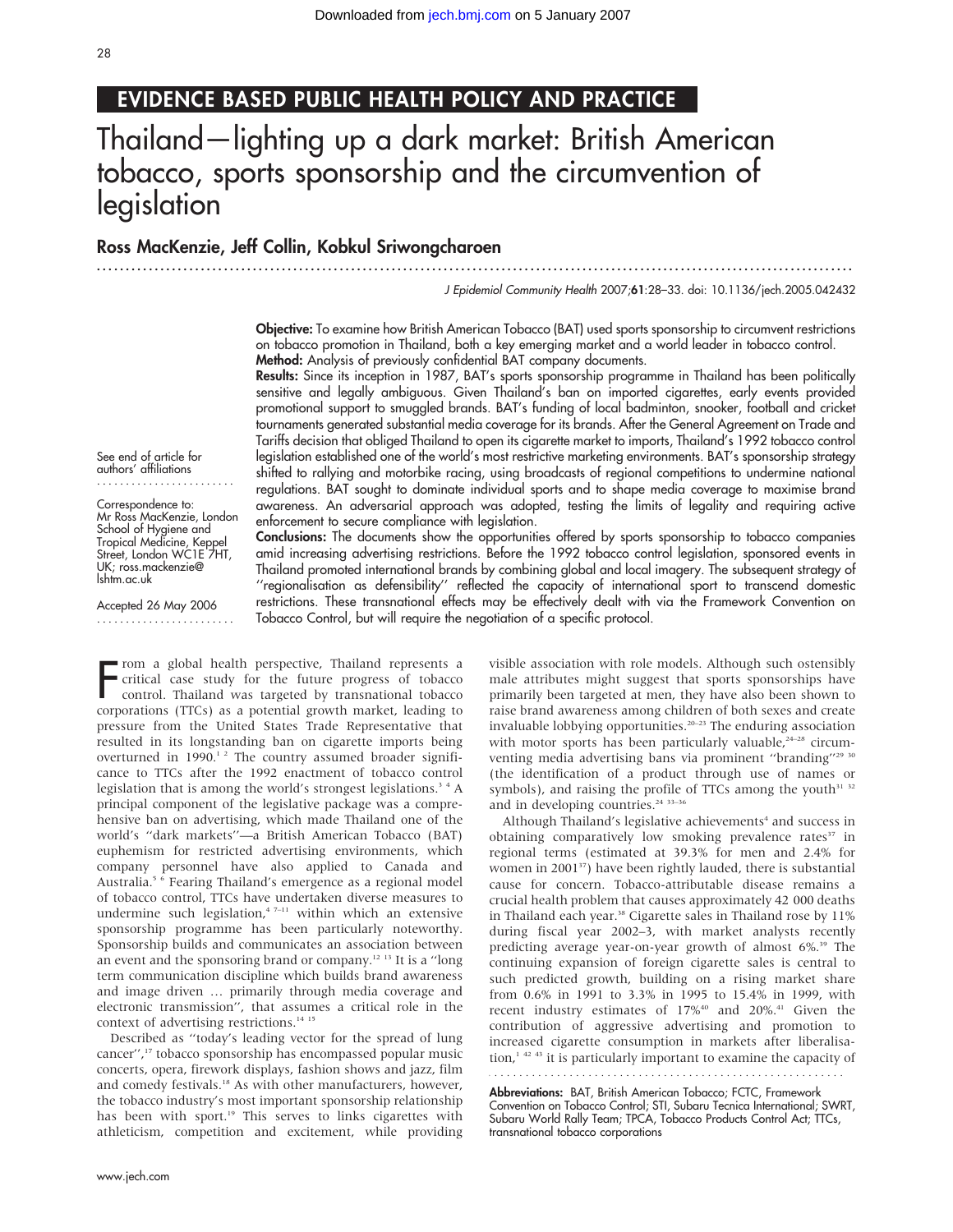tobacco companies to evade legislative efforts to eradicate marketing opportunities.

Using previously confidential corporate documents, this study focuses on BAT's sports sponsorship strategy in Thailand. It provides the first detailed account of the use of sports sponsorship by a TTC to undermine a near absolute prohibition on advertising in a key emerging market; highlights the role of regional events in exposing the limitations of national attempts to regulate transnational actors; and emphasises the need for collaboration via the World Health Organization's Framework Convention on Tobacco Control (FCTC).

#### METHODS

This paper is based on an analysis of corporate documents held in BAT's Guildford depository. Online document collections were also referred, notably the British American Tobacco Document Archive (www.bat.library.ucsf.edu). The provenance and value of tobacco industry documents have been described previously,<sup>44-47</sup> as have problems specific to the Guildford depository.48–50 Relevant available documents are primarily correspondence between BAT's regional business unit, affiliates (notably BAT Thailand) and its UK headquarters; corporate records held within Thailand are not available to the public.

Document research for this paper followed an iterative search strategy; initial use of broad terms such as Thai\*, advertising, marketing, promotion, sport\* and sponsor\*, brand names including 555, Lucky Strike and Marlboro, and relevant sports led to more specific searches including company personnel and Thai politicians and officials. Document analysis incorporated several validation techniques within a hermeneutic process,<sup>51</sup> corroboration of interpretation between authors (RM and JC) being particularly noteworthy. Secondary research included reviews of scientific and grey literatures, and newspaper archives, while key informant interviews were held in Bangkok in September 2003 and May 2005.

#### RESULTS

#### Introducing tobacco sponsorship amid legal ambiguity and political sensitivity

TTCs initiated sports sponsorships when their products were not legally available in Thailand. Acknowledging that advertising and sponsorship were ''in principle illegal'', British American Tobacco UK and Export communications manager Trevor Ivey noted in June 1987 that over the previous 18 months, marketing support for competitors' brands had "started to become active despite the restrictions".<sup>52</sup> BAT had apparently refrained from such initiatives to avoid jeopardising joint venture negotiations with the Thailand Tobacco Monopoly, but Ivey contended that ''the time has come to seriously re-evaluate our stance on activities within Thailand'' and suggested identifying international events seeking sponsorship.<sup>52</sup>

BAT's involvement in sports sponsorship in Thailand seemingly began in November 1987 with an Asia versus Europe badminton event in Bangkok. The event generated substantial television exposure for BAT's State Express 555 brand, then "freely available on the black market".<sup>53</sup> Ivey described subsequent sponsorship of the 555 World Cup Badminton tournament in Bangkok in 1988 as having achieved ''excellent media coverage'' that went ''some way to enhancing the brands [sic] image, not only in Thailand but in the Region generally".<sup>54</sup>

New restrictions approved in April 1988<sup>11</sup> were viewed within the BAT as reflecting protectionist<sup>55</sup> rather than public health objectives:

A smokescreen of health concerns is being used to justify pressure for a total ban on cigarette advertising. The real motive is to limit as far as possible imports' market penetration.<sup>56</sup>

BATCo's UK-based legal counsel Pamela Sassoon noted the prohibition on direct advertising on television and radio, but asserted that print advertisements would probably not attract censure. Sassoon suggested that sports sponsorship and associated advertising ''could take place with no problems'' using the brand name but not depicting the cigarette, subject to the proviso that ''advertising for such sponsorship should be quickly torn down after the event."<sup>57</sup> Sassoon sent Ivey an April 1988 opinion from a Bangkok law firm regarding section 22 of Thailand's 1979 Consumer Protection Act. This noted that although the Act did not ''specifically refer to tobacco, it is broad and there are those who maintain that it applies to tobacco advertising".<sup>58</sup>

The political environment surrounding tobacco promotions became increasingly heated as Thailand's dispute with the United States Trade Representative heightened during 1989–90. Numerous infractions of the prohibition on promotion were recorded by the National Committee for the Control of Tobacco Use, including the continuation of billboard advertising and escalation of sport sponsorship.10 11 In response, the Thai government announced in February 1989 that tobacco products were covered by the Consumer Protection Act as they were detrimental to public health, and a ban on their promotion across all media was consequently issued.<sup>59</sup>

BAT nonetheless embarked on an ambitious sponsorship programme for 1989,<sup>60</sup> with key events including a Benson  $\alpha$ Hedges Cricket 6s tournament,<sup>61</sup> the visit of Manchester United in a 555 Football Special<sup>62 63</sup> and the 555 Asian Open international snooker tournament.<sup>64</sup> The latter, for example, was notably successful in generating media exposure,<sup>65</sup> thanks largely to the strong showing of Thailand's James Wattana,<sup>64</sup> whose route to the final was prominently accompanied in reports by the 555 logo.<sup>67</sup> Bangkok-based promoter Brian Marcar handled BAT's sponsorship of the tournament, claiming to have used his contacts to persuade officials that the BAT was ''not directly advertising cigarettes but are [is] more interested in promoting a world class sporting event in Thailand".<sup>68</sup> Marcar suggested that the political environment could be manipulated:

#### FYI, everything is possible in Thailand provide [sic] you know the right people and work within the system. Wish me luck and be prepared to grease a few wheels.<sup>68</sup>

The prospect of market opening and further health legislation combined to encourage both more caution in marketing within Thailand and a search for strategic alternatives. In September 1991, after an official reprimand to Suzuki Thailand for the televised image of a Lucky Strike branded jacket,<sup>69</sup> Miningham of Brown & Williamson's Asia law department cautioned against becoming ''embroiled in this type of investigation at this stage in the market opening''.69

#### Regionalisation as defensibility

Although the Tobacco Products Control Act (TPCA) of March 1992 did not explicitly deal with sponsorship, its illegality appears implicit in the Act's prohibition on ''showing, mentioning, or referring to cigarette logos or products".<sup>11</sup> However, the Act exempted imported print media and, more noticeably, ''live broadcasts from abroad, via radio or television''.70 This international exemption enabled BAT's continuation of sports sponsorship in an increasingly regional strategy.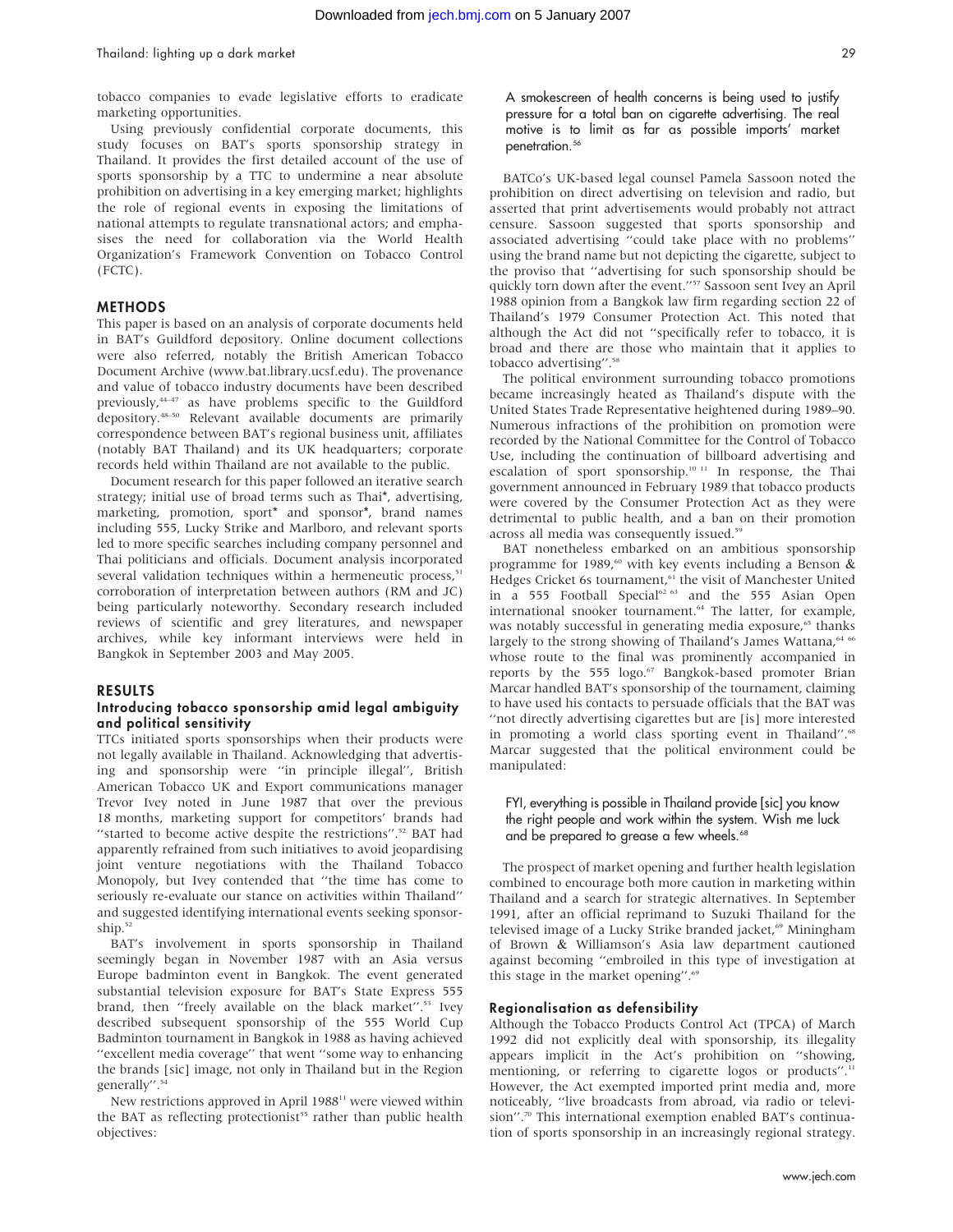This centred on motorcycle racing and rallying, via Team Lucky Strike Suzuki and the 555 Subaru World Rally Team (SWRT), respectively.

This shift in strategy reflected the perceived value of association between the core attributes of motor sports and cigarette brands.26 Linking Lucky Strike with the Suzuki racing team, for example, established image-based similarity $71$ between motorcycle's inherently adventurous imagery and the leading international brand of the BAT group's US affiliate Brown & Williamson. Significantly, it could ''help to cure BATCo's weakness among YAUS"<sup>72</sup> (young adult urban smokers):

There is a strong fit between the image of Motorcycle GP racing and the image of Lucky Strike. Also, Motorcycle GP racing has the potential to strengthen Lucky Strike in several core image attributes. Both Lucky Strike and Motorcycle GP racing are considered to be masculine and international. Motorcycle GP is viewed as more Self-Confident, more Adventurous and has an overall more appealing image than Lucky Strike. This indicates that the sponsorship can strengthen Lucky Strike's image in these key strategic areas. $73$ .

With races in emerging regional markets including Hong Kong, Indonesia and Malaysia, such sports enabled BAT to transcend Thailand's regulations, offering opportunities to develop a specific national profile in an international competition. BAT's 555 strategy document of 1994, for example, emphasised the need to exploit regional events by using ''local celebrities to raise consumer interest'',74 whereas the rally of Thailand was used to emphasise the country's ''image in the international arena''.75

Central to the development of SWRT sponsorship strategy was Lynne Klapecki, a PR motivator with professional marketing services in Bangkok. Accepting responsibility ''for BATUKE Thailand's exploitation'',76 she summarised her approach in an internal report entitled Thailand - lighting up a dark market:

There was and remains only one objective—maximum media exposure for the 555 SWRT in view of the fact that all cigarette advertising and promotion is banned in Thailand…

Though the law is extremely clear with regard to main media advertising, public relations exploitation via the 555 SWRT brand has been the 'ideal window of opportunity'.75

Drawing on experience in Thailand and anticipating the spread of regulation, Klapecki advocated regional collaboration to exploit the remaining promotional opportunities:

It is my honest opinion after studying and discussing each country's initiatives for 1994, that if we don't start to work together, we're going to run out of effective ideas. Especially as markets go ''darker'' and we're blocked out of activities and media. Regionalisation as defensibility is the only way to go.77

Klapecki's workshop for BAT's Asian affiliates in May 1994 included presentations on the diverse ''level and intensity of government interference'' in sponsorship activity, from Indonesia—the ''lightest'' to Thailand, described as ''the darkest' environment possible''.78 The workshop aimed at developing ''a cohesive, working plan that will build crosscountry strength and defensibility for the 555 SWRT … that

will last throughout the changes forthcoming in our societies and work environments''.78

In Thailand's circumscribed marketing environment, increased brand awareness was to be achieved by building "incremental media exposure".<sup>79</sup> The monthly report for May 1994 claimed that ''TLSS (Team Lucky Strike Suzuki) exploitation is a continuos [sic] success story''80 having registered ''more than (US) \$26 000 worth of column (inches) and a record \$152 950 worth of air time'' in addition to strong branding in live telecasts of local and international races.<sup>80</sup>

#### Dominating sports, accessing media

A key criterion for BAT in selecting sponsorships was the potential for dominance or ''ownership'' of the sport, perceived as crucial to a prominent media presence. The value of the Subaru rally team in promoting 555 was enhanced by the absence of other tobacco companies from rallying in Asia; ''555 involvement will not be seen as a 'Me Also', but will allow 555 to 'own' the sport, and to create grassroots enthusiasm within the region."<sup>81</sup>

Such dominance would assist efforts to shape media coverage. A 1994 update emphasised that ''the objective at each rally is for 555 to 'own' rallying and be a credible source of generic information for all the journalists''.74 Klapecki believed that ''(j)ournalists and publishers in Asia demand a finished product''79 and assembled material to provide branded reports through a 555 SWRT database, Updata. This library of facts and pictures also offered daily reports from drivers and the team manager,<sup>74</sup> enabling BAT affiliates "to select information which is right for their market needs''.79

BAT also planned to influence the way in which races were broadcast. One drawback from motor sports' for sponsors is that only successful teams receive consistent television coverage, cameras focusing predominantly on race leaders. In 1993, an ingeniously simple solution was advanced to redress this risk:

One of the problems of compeating [sic] in any type of televised motorsport is that you have to be winning to get coverage. This problem is avoided by employing (therefore controlling) the film crew who concentrate coverage on the team cars, should they not win, the coverage is not effected.<sup>82</sup>

Similarly, a branded monthly television motoring programme, ''555 Performance World'', and a 25-min film focused on the team, ''The 555 Subaru Story'', provided ''an opportunity for alibi advertising<sup>i</sup> in markets where there are restrictions on television".<sup>83</sup> The regional satellite station Star TV facilitated such circumvention, broadcasting 34.5 h of BAT-funded programming in Thailand during 1993.<sup>84</sup> BAT Thailand's Rajiv Goel also advanced a proposal that branded rally coverage could be shot independently for broadcast by Thai TV stations. His suggestion conveys how notably the TPCA constrained promotional options, and the scale of BAT's commitment to its evasion:

I know this sounds desperate and very costly but given that this is a dark market and given the amount of exposure achieved last year, I'm willing to try anything once!<sup>85</sup>

i Alibi advertising is one of a number of terms used by the tobacco industry and advertising agencies to describe indirect advertising generally employed to circumvent advertising bans.<sup>8</sup>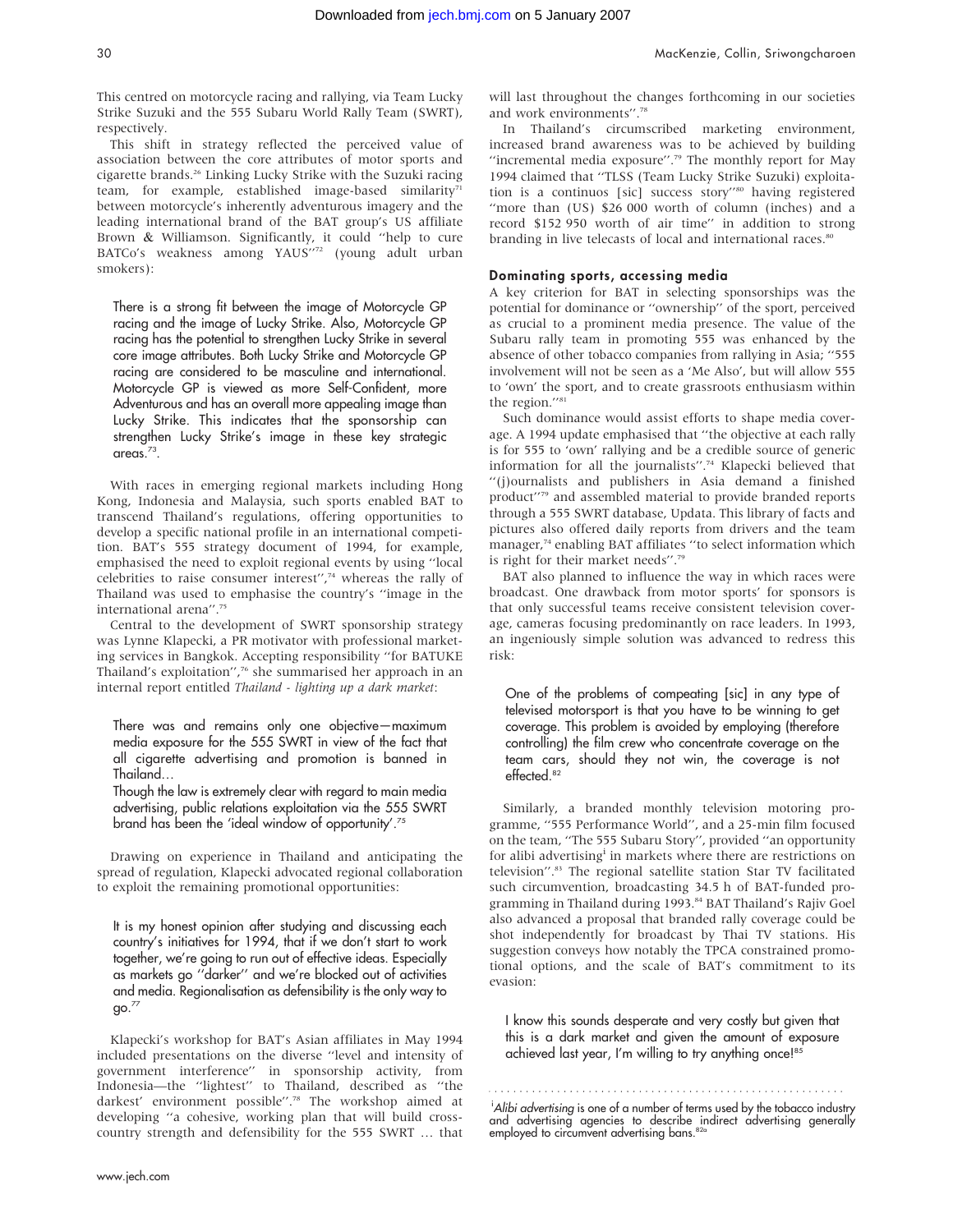#### What is already known

- Transnational tobacco companies have become increasingly reliant on sponsorship given the global spread of advertising restrictions on direct advertising.
- Their most important sponsorship relationship has been with sport, which has served to link cigarettes with aspirational imagery and role models, targeted young people and created invaluable lobbying opportunities.

#### What this paper adds

- This paper provides the first detailed account of the strategic use of sports sponsorship to undermine a near absolute prohibition on tobacco advertising in a key emerging market.
- It presents a particularly dramatic account of a deliberately adversarial strategy of testing and exceeding the limits of legislation, and highlights the capacity of international sporting events to expose the intrinsic limitations of national regulation.
- This shows the inherent difficulties in attempts to regulate the conduct of transnational corporations and emphasises the need for collaborative measures via the World Health Organization's Framework Convention on Tobacco Control.

#### A step forward at a time, get ''slapped'', try ''not to retreat''

The viability of BAT's 555 SWRT sponsorship was maintained by a combative strategy of testing the limits of legality and requiring actively enforced compliance with them. Klapecki's account of SWRT promotions in Thailand acknowledged that ''(e)verything to do with tobacco and sponsorship is illegal''.78 Yet an extensive accompanying list of promotional activities contrasted starkly with this recognition, and she described a strategy of deliberate, albeit cautious, transgression sporadically interrupted by enforcement: ''The approach is 'tentative'—a step forward at a time, get 'slapped', try not to 'retreat'''.78

This adversarial approach was evident in plans for the 1994 Rally of Thailand. BAT Thailand's September monthly review predicted ''a serious clash with the organisers and other objectors to the use of fully branded cars''.87 The anticipated conflict resulted in the removal of overt 555 branding, its replacement by Subaru's crescent-based logo, but retention of the brand's distinctive colour scheme. The November review for BAT's Thai operations reported the outcome of the confrontation with general satisfaction:

The Rally of Thailand was held during the month and apart from the usual problems of importing cars it was a success. The SWRT cars were originally fully branded at the scrutineering stage but had to be replaced with the crescents during the actual race. Massive newspaper and magazine exposure was achieved but Thai TV restricted coverage.<sup>88</sup>

Aggressive resistance to health legislation was embedded in BAT's rally sponsorship extending to cover partner organisations. Prodrive, a UK-based sports promotion and marketing firm involved in the Subaru team,<sup>25</sup> was expected to take as "firm a position as possible"<sup>87</sup> in resisting pressure to downgrade branding for the 1994 Rally of Thailand. This is mirrored

#### Policy implications

- Sports sponsorships enable effective promotion of cigarette brands even though direct advertising is increasingly circumscribed.
- N International sporting events are extremely difficult to regulate effectively, highlighting the gap between the cross-border characteristic of health risks and the national basis of regulation.
- N WHO's Framework Convention on Tobacco Control offers a unique opportunity to deal with the transnational effects of sports sponsorship.
- The Convention's general measures, however, need to be supplemented by the rapid negotiation of a dedicated protocol containing binding obligations.

by the 1995 agreement between car manufacturers Subaru Tecnica International (STI) and Prodrive in a clause obliging STI to immediately notify the team's principal sponsor, BAT, of any ''valid or legal claim'' of a breach of tobacco advertising regulation. The agreement prevented STI from independently rectifying the breach:

STI shall not settle or compromise any such claim without the prior written approval of the Principal Sponsor and shall provide all assistance as may be reasonably requested by the Principal Sponsor to defend or settle the claim.<sup>89</sup>

#### **CONCLUSION**

In dramatically illustrating the role of sports sponsorship in BAT's strategy to undermine the TPCA, these documents offer particularly timely insights into its global relevance. This case study reaffirms the inherently adversarial nature of the relationship between health regulators and cigarette manufacturers. The deliberate and persistent rigour with which BAT tested the limits of legislation indicates the particular importance of careful drafting of tobacco regulation and highlights the necessity of detailed monitoring and strict enforcement. The persistence of this adversarial relationship is manifested by BAT (Thailand) recently collaborating with Philip Morris (Thailand), Japan Tobacco Incorporated and the Thailand Tobacco Monopoly in threatening to sue the Thai health ministry over its proposed ban on cigarette displays at the point of sale.<sup>90</sup>

This account shows the multiple opportunities offered by sports sponsorship as direct advertising becomes circumscribed. From community events to the increasingly global travelling circus of Formula One races, sport provides a smorgasbord of possibilities from which TTCs have until recently been able to select according to commercial and political priorities. Before Thailand's market opening and the passage of the TPCA, industry promotions combined global and local appeals, neatly bridging the East and West. Key events included Manchester United's match against Thailand's national team and Wattana's appearance in the 555 Asian Open snooker tournament. Each linked 555 to high-level international sport, seeking to show the brand's relevance to Thailand's rapidly changing society. The subsequent shift to regional motor sports provided BAT with a crucial ray of promotional light undermining Thailand's "dark" market, "regionalisation as defensibility" centred on the capacity of international sport to transcend domestic restrictions. In the specific context of tobacco, this capacity augments the broader strategic value of sports sponsorships for transnational corporations operating in a global economy.<sup>91</sup>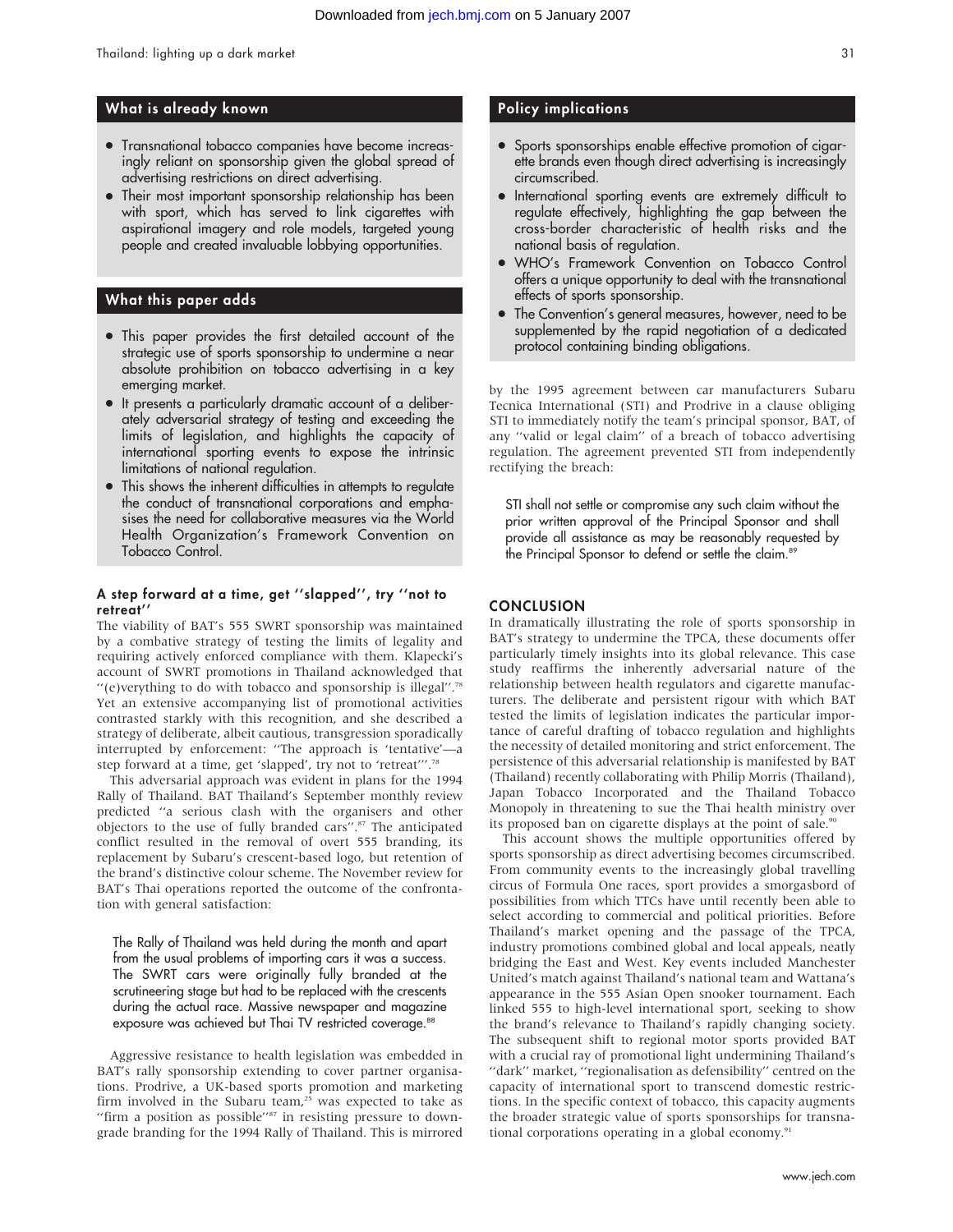This attribute, central to Formula One's utility to  $TTCs<sub>24</sub>$ therefore highlights a fundamental limitation confronting health policy in an era of globalisation—namely, the contrast between the prevailingly transborder characteristic of contemporary health risks<sup>92</sup> and the overwhelmingly national basis of regulation. Legislators have been understandably reluctant to seek to control events or publications outside their jurisdiction, but the failure to deal with the domestic consequences of such external forces has long proved an Achilles' heel for tobacco control. The UK government jettisoned a major opportunity to deal with this disjuncture via the implementation of the European Union Directive banning international sponsorships. The wording of the legislation suggests that the prohibition would encompass events outside the European Union beamed back via television. Hence, tobacco companies, racing teams and broadcasters would be open to prosecution if images of Formula One cars bearing cigarette logos in countries permitting tobacco sponsorship were transmitted in the UK.<sup>93</sup> Amid uncertainty regarding the approaching deadline<sup>94</sup> the UK prime minister Tony Blair reportedly intervened to ensure that such broadcasts would be exempt,<sup>95</sup> preserving Formula One's global capacity to undermine tobacco control efforts.

A more promising context to deal with the transnational effects of sports sponsorship is provided by the FCTC.<sup>96 97</sup> The acceleration of national regulation stimulated by the FCTC process,<sup>98</sup> the treaty's inclusion of language encouraging a prohibition on sponsorships,<sup>96</sup> and its comparatively rapid and widespread ratification clearly constitute important steps forward. However, there remain pressing needs for both wider participation in the FCTC and, in particular, the negotiation of a more rigorous protocol on transnational tobacco advertising and promotion. Such progress is critical if the role of sports sponsorship as a primary vector of the tobacco pandemic is to be checked.

#### Authors' affiliations .......................

R MacKenzie, Centre on Global Change and Health, London School of Hygiene and Tropical Medicine, London, UK

J Collin, Centre for International Public Health Policy, University of

Edinburgh, Edinburgh, UK

K Sriwongcharoen, Southeast Asian Tobacco Control Alliance, Bangkok, Thailand

Funding: This work was supported by the Rockefeller Foundation's Trading Tobacco for Health initiative and NIH grant R01 CA091021-03: ''Globalization, the Tobacco Industry and Policy Influence''.

Competing interests: RM and KS are former employees of Action on Smoking and Health, Thailand. JC is a member of the board of the International Agency on Tobacco and Health, London.

Documents cited in this paper not currently available on existing websites will be posted on the Tobacco Control Research page on the London School of Hygiene and Tropical Medicine website http://www.lshtm.ac.uk/cgch/ tobacco/index.html

#### REFERENCES

- 1 **Chaloupka F**, Laixuthai A. *U.S. trade policy and cigarette smoking in Asia,* NBER<br>Working Paper 5543. Cambridge, MA: National Bureau of Economic Research, 1996.
- 2 Chitanondh H. Defeat in trade victory in health. Bangkok: Thai Health Promotion Institute, 2001.
- 3 Chitanondh H. The passage of Thai tobacco control laws. Bangkok: Thai Health Promotion Institute, 2000.
- 4 Vateesatokit P. Tailoring tobacco control efforts to the country: the example of Thailand. In: de Beyer J, Waverley Brigden L, eds. Tobacco control policy: strategies, successes and setbacks. Washington, DC: World Bank, 2003:154–76.
- 5 Chapman S, Byrne F, Carter S. ''Australia is one of the darkest markets in the world'': the global importance of Australian tobacco control. Tob Control 2003;12(Suppl 2):1–3.
- 6 Carter S. Going below the line: creating transportable brands for Australia's dark market. Tob Control 2003;12(Suppl 3):87–94.
- Vateesatokit P. Tobacco control in Thailand. Mahidol Journal 1997;4:73-82.
- 8 Vateesatokit P, Hughes B, Ritthiphakdee B. Thailand: winning battles, but the war's far from over. Tob Control 2000;9:122–7.
- 9 Ritthiphakdee B. Tobacco Control in Thailand: vigilance and diligence. Bull Med Mundi, 1999;72. http://www.medicusmundi.ch/mms/services/bulletin/ bulletin199901/kap02/07ritthiphakdee.html (accessed 02 Nov 2006).
- 10 Srisangnam U. Tobacco advertising legislation: Thailand's experiences. In: Slama K, eds. Proceedings of the ninth world conference on tobacco and health. 1994, Oct 4–6, Paris, France, New York: Plenum Press, 1995:101–5.
- 11 Chitanondh H. Thailand country report on tobacco advertising and promotion bans. Geneva: WHO, 2003. 12 Cornwall TB. Sponsorship-linked marketing development. Sport Mark Q
- 1995;4:13–24.
- 13 Meenaghan T. The role of sponsorship in the marketing communications mix. Int J Advert 1991;10:35–47.
- 14 Moser T. British American tobacco sponsorship communications [presentation]. 23 Oct 1996. British American Tobacco. http://bat.library.ucsf.edu/data/e/o/ h/eoh61a99/eoh61a99.pdf (accessed 28 Oct 2006). 15 Rosenberg N, Siegel M. Use of corporate sponsorship as a tobacco marketing
- tool: a review of tobacco industry sponsorship in the USA, 1995–99. Tob Control 2001;10:239–46.
- 16 Cornwall TB. The use of sponsorship-linked marketing by tobacco firms: international public policy issues. J Consum Aff 1997;31:238–54.
- 17 Chapman S. Formula One racing and the end of tobacco sponsorship: half pregnant at 350 kph? [editorial]. Tob Control 2002;11:87–8.
- 18 Hammond R. Tobacco advertising & promotion: the need for a coordinated global response. Paper delivered at the WHO international conference on global tobacco control law: towards a WHO framework convention on tobacco control; 2000 7–9; New Delhi, India).
- 19 Siegel M. Counteracting tobacco motor sports sponsorship as a promotional tool: is the tobacco settlement enough? Am J Public Health 2001;91:1100–6.
- 20 Bates C. Tobacco sponsorship of sports. Br J Sports Med 1999;33:299-300.<br>21 Vaidva SG. Vaidva JS. Naik UD. Sports sponsorship by cigarette companies
- 21 Vaidya SG, Vaidya JS, Naik UD. Sports sponsorship by cigarette companies influences the adolescent children's mind and helps initiate smoking: results of a national study in India. J Indian Med Assoc 1999;97:354–69.
- 22 Vaidya SG, Naik UD, Vaidya JS. Effects of sports sponsorship by tobacco companies on children's experimentation with tobacco. BMJ 1996;313:400.
- 23 Dewhirst T, Sparks R. Intertextuality, Tobacco Sponsorship of Sports and Adolescent Male Smoking Culture: A Selective review of Tobacco Industry Documents. J Sport Social Issues 2003;27:372–98.
- 24 Carlyle J, Collin J, Muggli M, Hurt R. British American Tobacco and Formula One. BMJ 2004;329:104–6.
- 25 Beck-Burridge M, Walton J. Sports sponsorship and brand development. Hampshire, UK: Palgrave, 2001.
- 26 Collin J. Think global, smoke local: transnational tobacco companies and cognitive globalization. In: Lee K, eds. Health impacts of globalization: towards global governance. Hampshire: Palgrave, 2002:61–85. 27 Lavack AM. An inside view of tobacco sports sponsorship: an historical
- perspective. Int J Sports Mark Sponsorship 2003;5:33–56.
- 28 Dewhirst T, Hunter A. Tobacco sponsorship of Formula One and CART auto racing: tobacco brand exposure and enhanced symbolic imagery through co-<br>sponsors' third party advertising. *Tob Control* 2002;11:146–50.<br>29 Blum A. The Marlboro Grand Prix: circumvention of the television ban on
- tobacco advertising. N Engl J Med 1991;324:913–7.
- 30 Connolly GN, Orleans CT, Blum A. Snuffing tobacco out of sport. Am J Public Health 1992;82:351–3.
- 31 Charlton A, White D, Kelly S. Boys' smoking and cigarette-brand-sponsored motor racing. Lancet 1997;350:1474.
- 32 Sparks R. Youth Awareness of Tobacco Sponsorship as a Dimension of Brand Equity. Int J Sports Mark Sponsorship 1999;1:236–60.
- 33 Collin J, Muggli M, Carlyle J, et al. A race to the death: British American Tobacco and the Chinese Grand Prix. Lancet 2004;364:1107–8.
- 34 O'Sullivan B, Chapman S. Eyes on the prize: transnational tobacco companies in China 1976–1997. Tob Control 2000;9:292–302.
- 35 Knight J, Chapman S. ''Asian yuppies are always looking for something new and different'': creating a tobacco culture among young Asians. Tob Control 2004;13(Suppl 2):22–9.
- 36 Assunta M, Chapman S. Industry sponsored youth smoking prevention programme in Malaysia: a case study in duplicity. *Tob Control* 2004;**13(**Suppl<br>2):37–42.
- 37 World Bank. Curbing the epidemic: governments and the economics of tobacco<br>control. Washington, DC: The World Bank, 1999.<br>38 Thailand. Ministry of Public Health, Thailand. Thailand health profile 1999–<br>2000. Bangkok: Mi
- 
- 39 Economist Intelligence Unit. Thailand: forecast. Food Drinks Forecast Asia Australas. June, 2005:132–6.
- 40 Euromonitor. Tobacco in Thailand, May 2005 http://www.euromonitor.com/ Tobacco in Thailand (accessed 02 Nov 2006).
- 41 World Tobacco. Thais aim to reclaim local market share from imports. World Tobacco 2004;203:4.
- 42 Chaloupka F, Nair R. International issues in the supply of tobacco: recent changes and implications for alcohol. Addiction 2000;95(Suppl 4):477–89.
- 43 Hagihara A, Takeshita Y. Impact of American cigarette advertising on imported
- cigarette consumption in Osaka, Japan. Tob Control 1995;4:239–44.<br>44 MacKenzie R, Collin J, Lee K. The tobacco industry documents: an introductory handbook and resource guide for researchers. London, LSHTM, 2003 http:// www.lshtm.ac.uk/cgch/tobacco/Handbook%2008.07.03.pdf (accessed 02 Nov 2006).